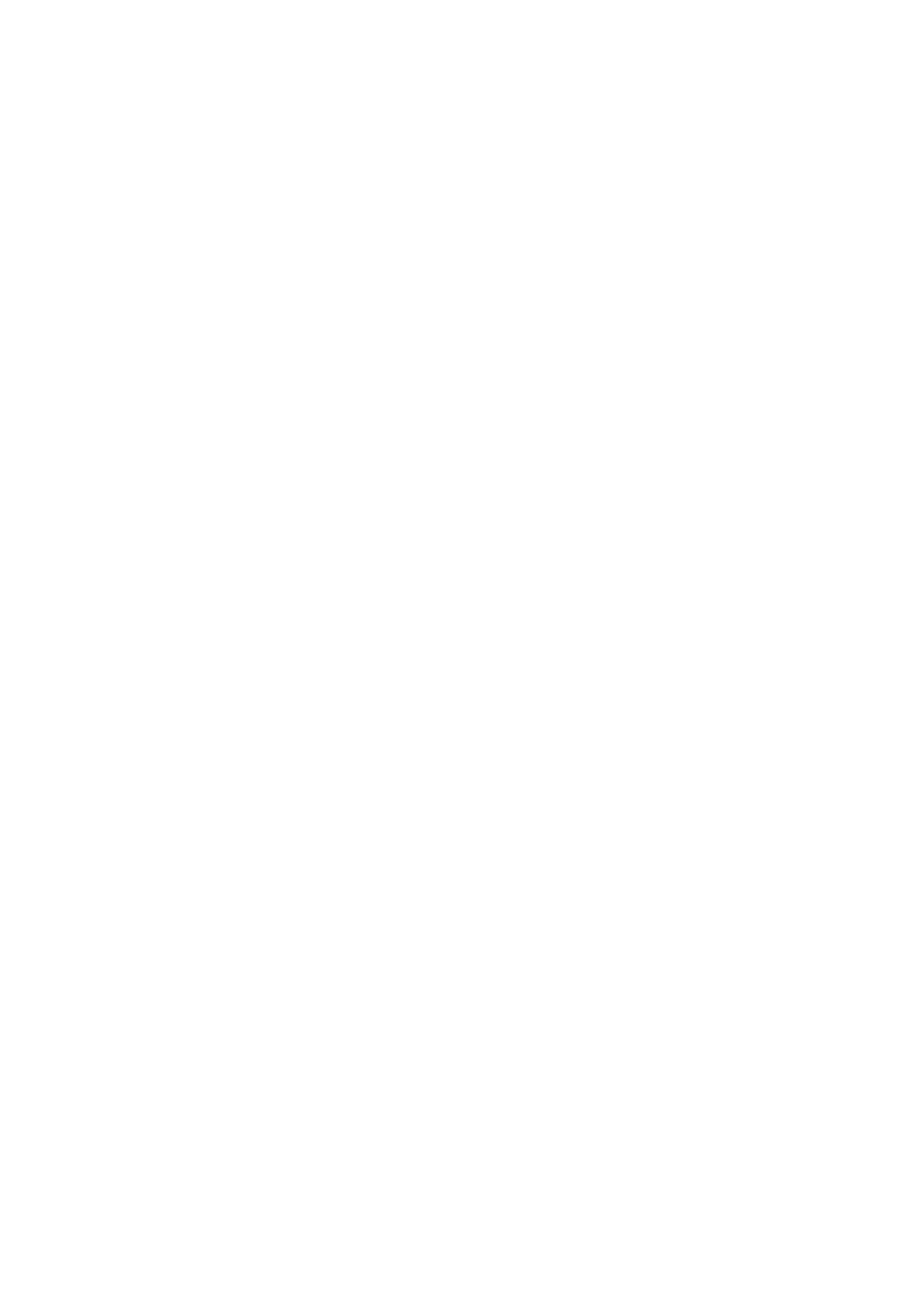## **Li-ion Battery Tower – basics**





**Cable set:** #A. 3x 32cm 50mm2 black #B. 1x 26cm 50mm2 red #C. 1x 36cm 50mm2 red #D. 1x 36cm 50mm2 black



**Wall mounting plates:** Assembly distance between top and bottom



**OPTION:** VE.Bus BMS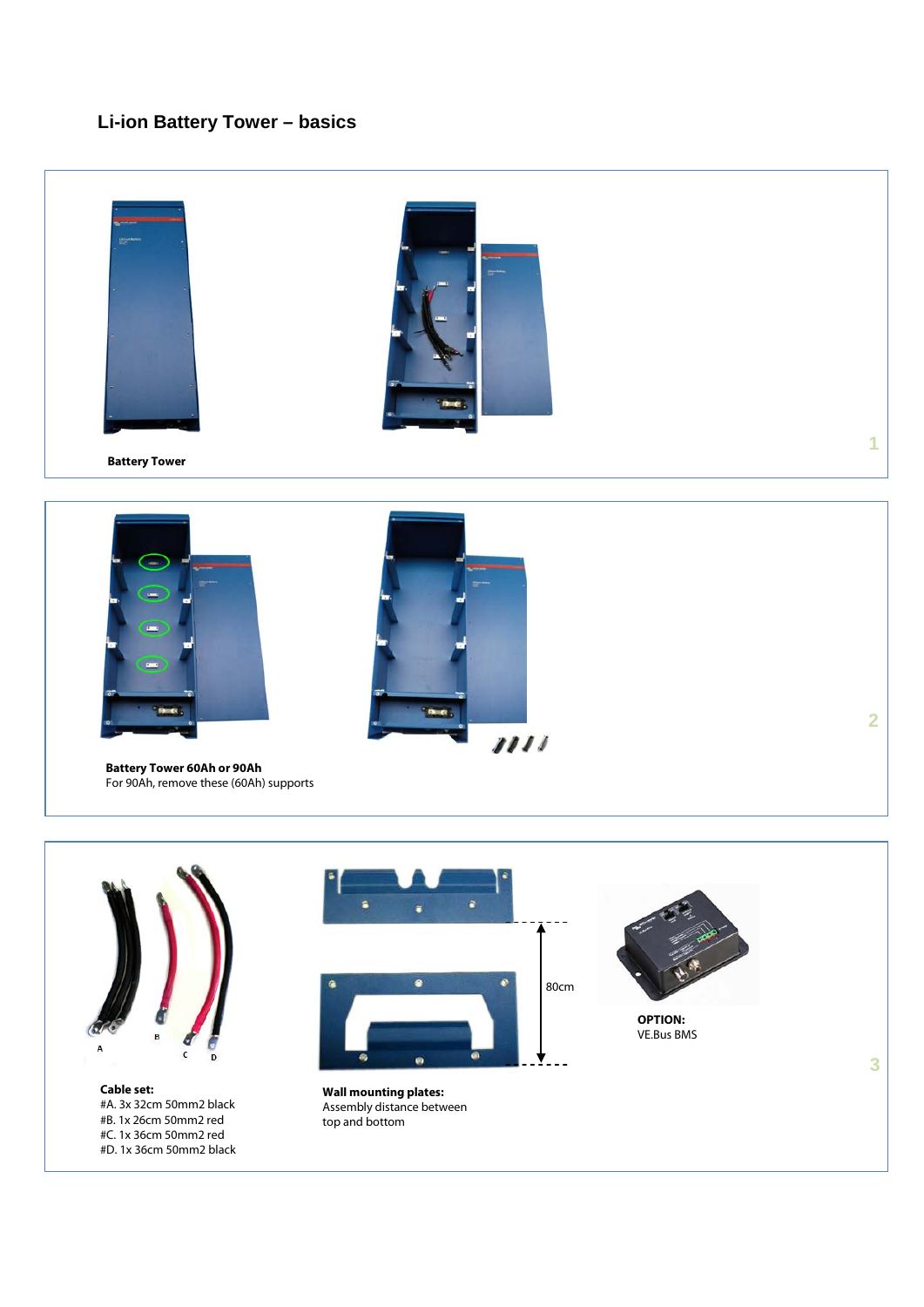## **Li-ion Batttery Tower - BMS**



**OPTION** VE.Bus BMS



**VE.BUS BMS** Assembled (2 screws)



**BMS cable connections** # 8 connected to # 3 # 4 connected to # 1 # 2 connected to # 5 # 6 connected to # 9 # 10 connected to # 7



**BMS cable routing** First assemble the battery cable links then, only route the BMS cables. Secure the cables with cable wraps. After BMS cables connections are made place the final battery link (red) to the fuse holder.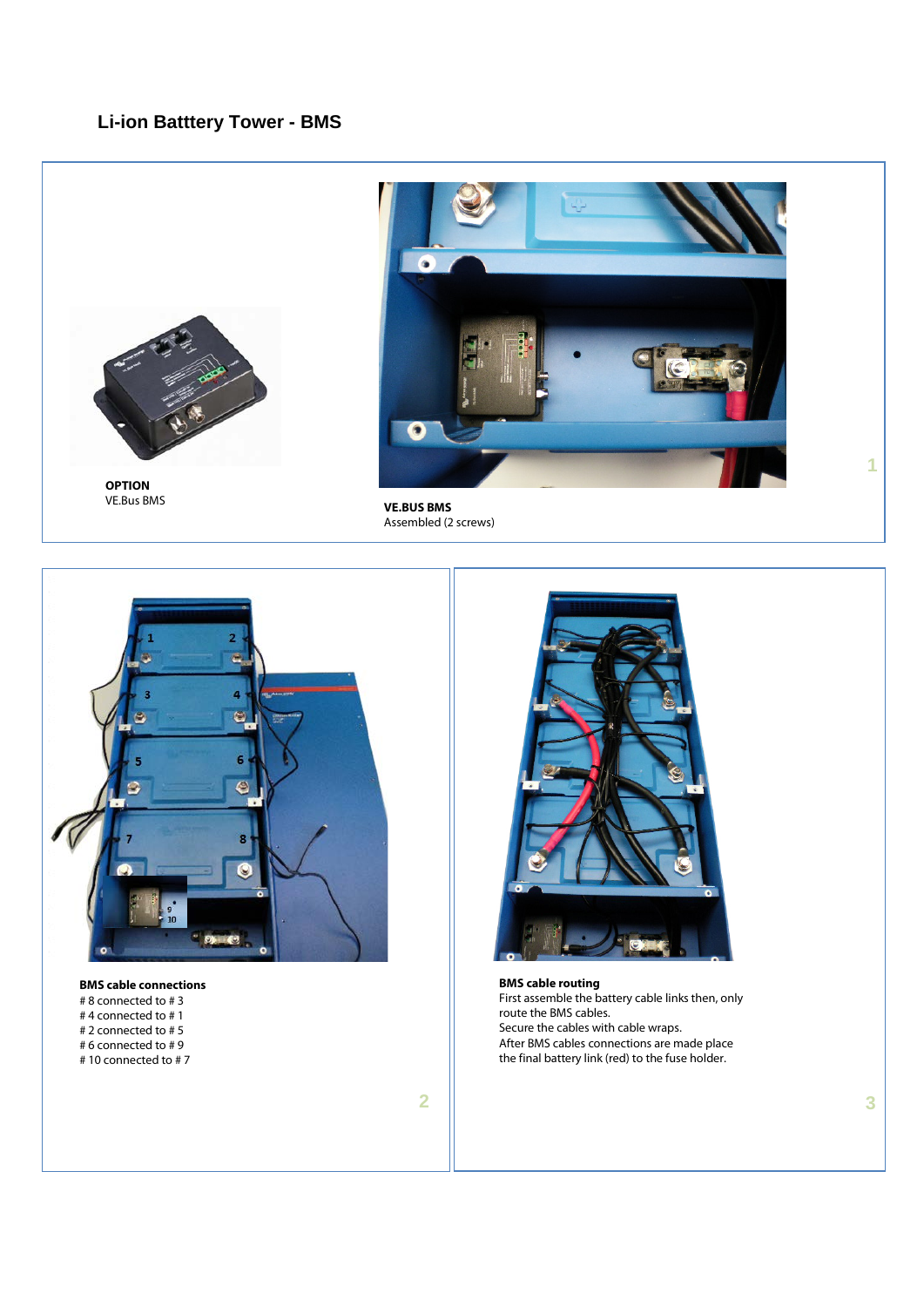### **Li-ion Battery Tower – 24V system**



**24V battery system** Connection of battery cable links

#### **Cable set:**

- #A. 3x 32cm 50mm2 black
- #B. 1x 26cm 50mm2 red #C. 1x 36cm 50mm2 red
- #D. 1x 36cm 50mm2 black

In order to utilize the full capacity of the product, battery cables with sufficient cross section should be used. See table in manual for MultiPlus or Quattro 'Installation'.

**Connection of battery cables to MultiPlus or Quattro (single or double)** 



**24V battery – double cable** Double battery cable to fuse holder **300A** fuse



**1**

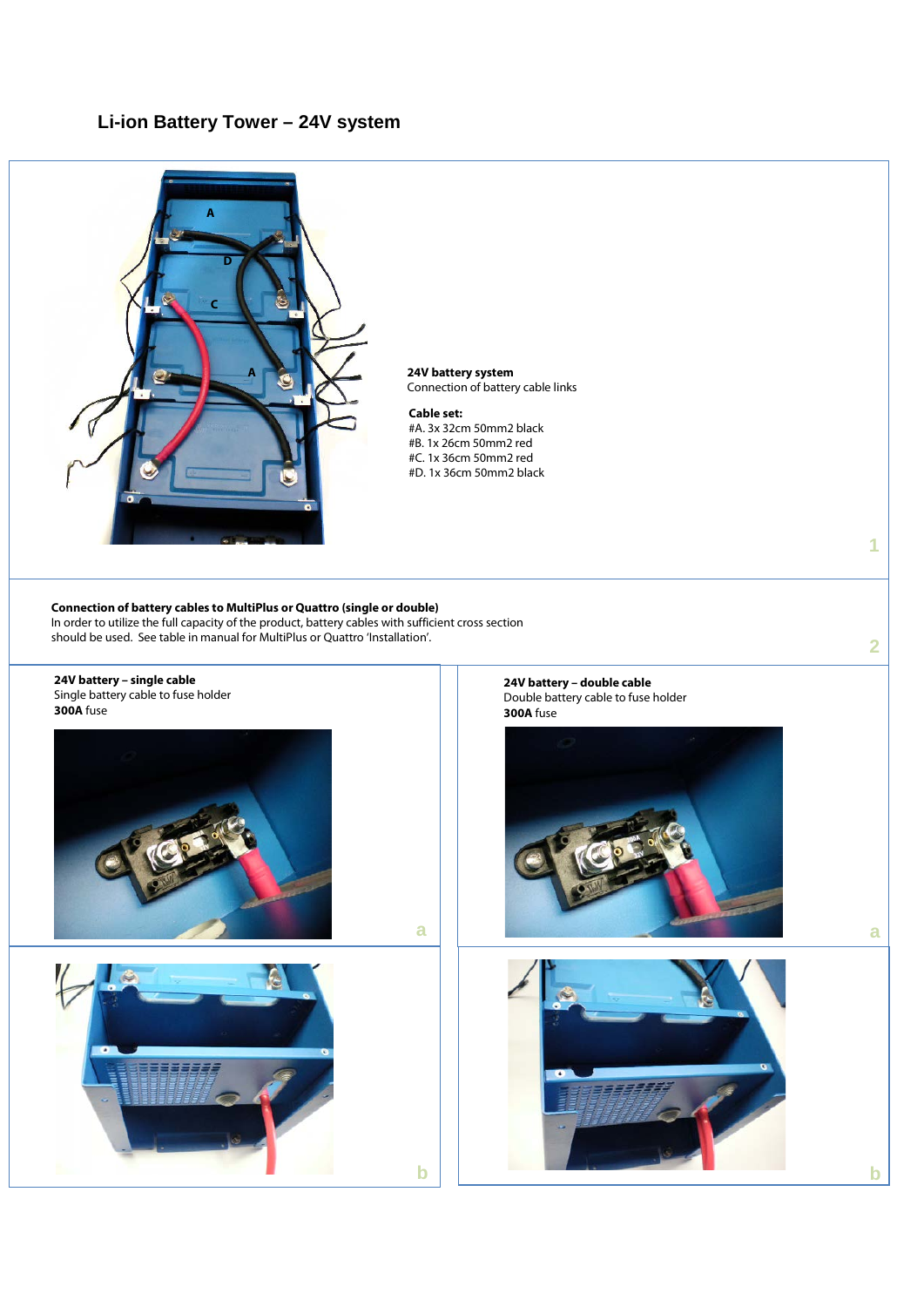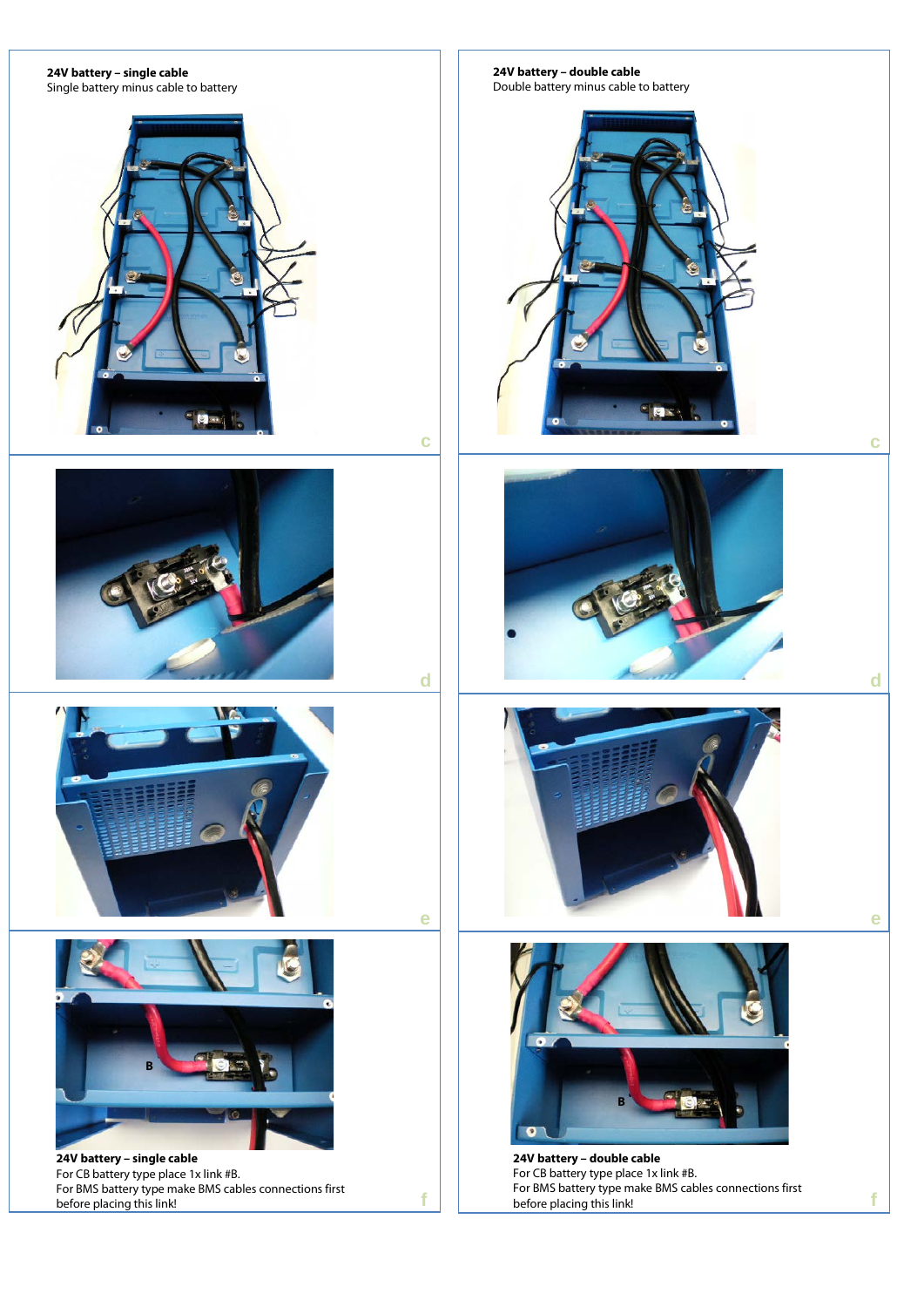## **Li-ion Battery Tower – 48V system**



#### **48V battery system** Connection of battery cable links

#### **Cable set:**

- #A. 3x 32cm 50mm2 black #B. 1x 26cm 50mm2 red
- #C. 1x 36cm 50mm2 red
- #D. 1x 36cm 50mm2 black

#### **Connection of battery cables to MultiPlus or Quattro (single or double)**

In order to utilize the full capacity of the product, battery cables with sufficient cross section should be used. See table in manual for MultiPlus or Quattro 'Installation'.



22*3337.* 

**48V battery – double cable** Double battery cable to fuse holder **200A** fuse





**2**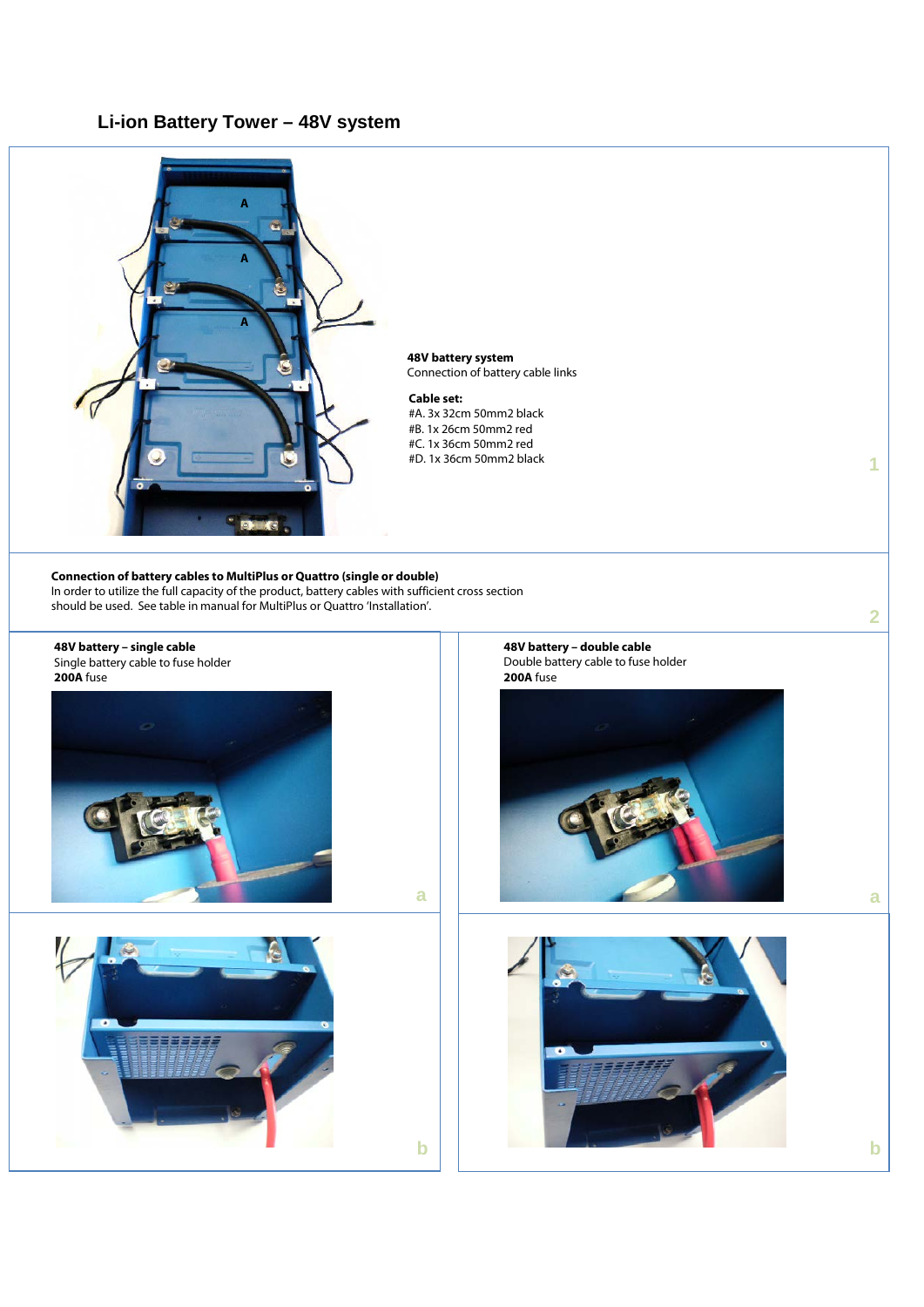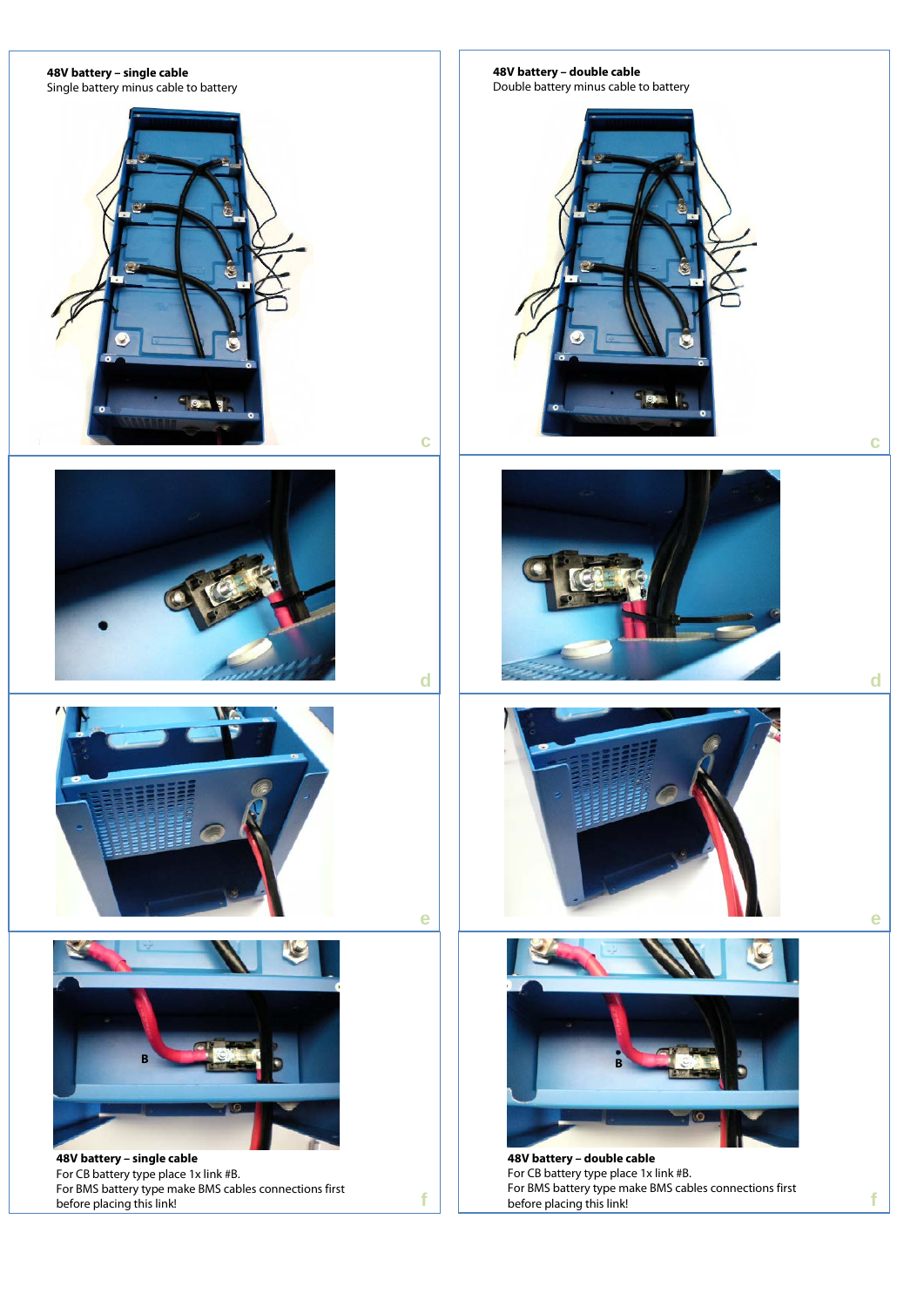## **Li-ion Battery Tower – wall mounting plates**